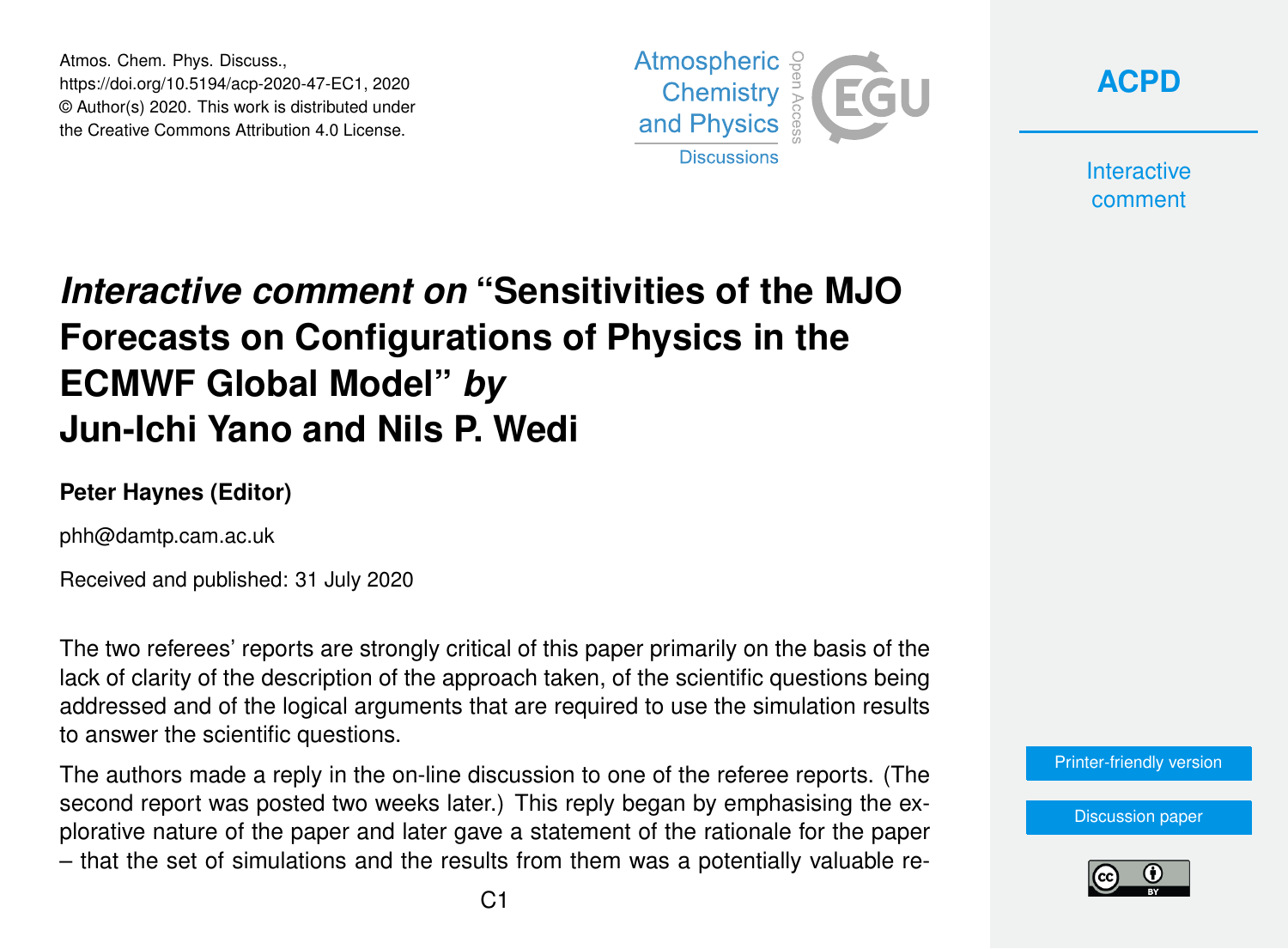source for researchers. That is a noble rationale, but it does require the authors to think clearly about how their results – which, I think it is fair to say, do not lead to any straightforward constraints on theoretical interpretation of the MJO and associated processes and mechanisms, can be presented in a way that will be genuinely useful to other scientists working on this problem.

Perhaps the paper needs a frank statement that no simple theoretical interpretation of the results has been possible. The statement is made in the abstract that 'A motivation behind this study is to explore a possibility of interpreting the MJO as a nonlinear free wave under active interactions with Rossby waves from and to higher latitudes'. Perhaps that is confusing in itself – because the reader may think that some progress on this must have been achieved – when in fact it has not.

Looking at the Discussion section of the paper it is very difficult to extract any firm conclusions. Do the first two paragraphs leave open the possibility that the free nonlinear Rossby-wave theory is viable? Or not? Does a later paragraph support the idea that taking account of interactions with extratropical waves may improve predictability? Or not? There are some very general statements about the subtleties of switching different processes on or off and interpreting the results. But it didn't require the results presented from this paper to establish that.

The reply also asked the referee for more specific details of the extra information requested in their report. My comment on this is that both referees have found it very difficult to follow the arguments presented in the paper. When I am in this situation myself as a referee I sometimes feel that I can give a rather specific set of instructions to the authors. ('If you clarify points A, B , C and D then the paper will be suitable for publication.') But other times it is not at all straightforward to do that – in such a case all one can do is report that one has found the paper unclear in various aspects and then put the onus on the authors to resolve this. I think that in this case the authors simply have to look at the paper again and consider how they might get over their arguments more clearly. [The reply requests further information on references – it was not difficult **[ACPD](https://www.atmos-chem-phys-discuss.net/)**

**Interactive** comment

[Printer-friendly version](https://www.atmos-chem-phys-discuss.net/acp-2020-47/acp-2020-47-EC1-print.pdf)

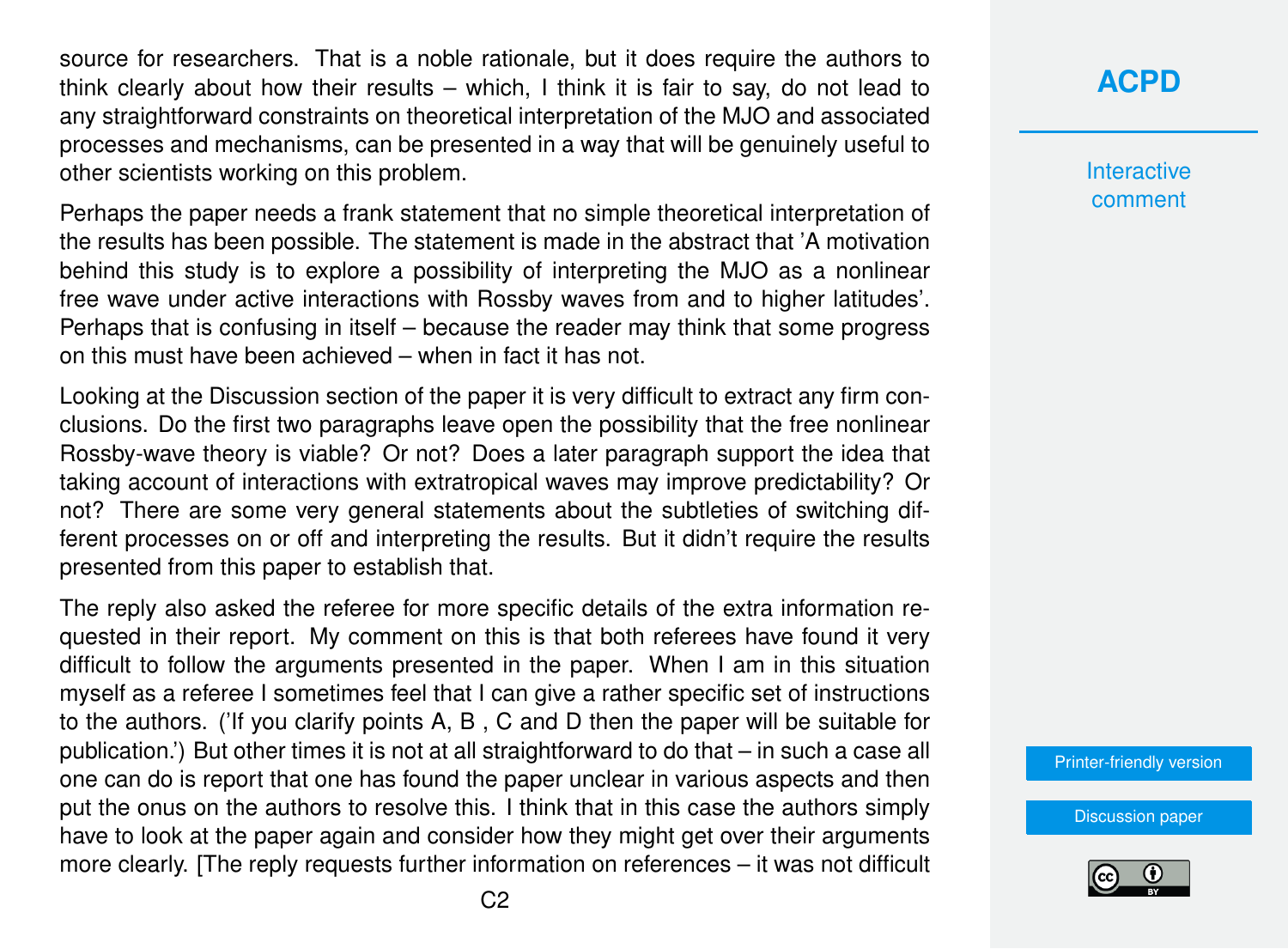### to find these – see list at end of this comment.]

My overall view as Editor at this stage is that very significant revision will be required in order to bring this paper to a form suitable for publication in ACP. The MJO is of course a very important and challenging topic and the kinds of experiments that the authors report are not straightforward (and for many researchers are out of reach). Therefore the authors' wish that their results should be on record so to allow others to benefit from them is not an unreasonable justification for publication. But my impression from the two referees' reports is that the paper in its current state is not useful – there is little likely benefit to other scientists wanting to make progress in this field. The authors have to consider carefully what information and accompanying discussion is needed in the paper to improve that situation.

The authors have asked for extensions of the deadline for revision of their paper because of disruption to their work due to the covid-19 pandemic. My advice (offered late, but with the partial excuse of the same disruption) is, given the substantial revision that will be required, the authors do not proceed with revision of the paper, but instead spend some time considering carefully how their work can be presented in a way that will be genuinely useful to others and after that, if appropriate, make a new submission.

#### REFERENCES

Gottschalck, J., and Coauthors, 2010: A framework for assessing operational Madden– Julian oscillation forecasts: A CLIVAR MJO Working Group project. Bull. Amer. Meteor. Soc., 91, 1247–1258, https://doi.org/10.1175/2010BAMS2816.1.

Kim, H.-M, P. J. Webster, V. E. Toma, and D. Kim, 2014: Predictability and prediction skill of the MJO in two operational forecasting systems. J. Climate, 27, 5364–5378, https://doi.org/10.1175/ JCLI-D-13-00480.1.

Lim, Y., Son, S.-W., Marshall, A. G., Hendon, H. H., & Seo, K.-H., 2019: Influence of

## **[ACPD](https://www.atmos-chem-phys-discuss.net/)**

**Interactive** comment

[Printer-friendly version](https://www.atmos-chem-phys-discuss.net/acp-2020-47/acp-2020-47-EC1-print.pdf)